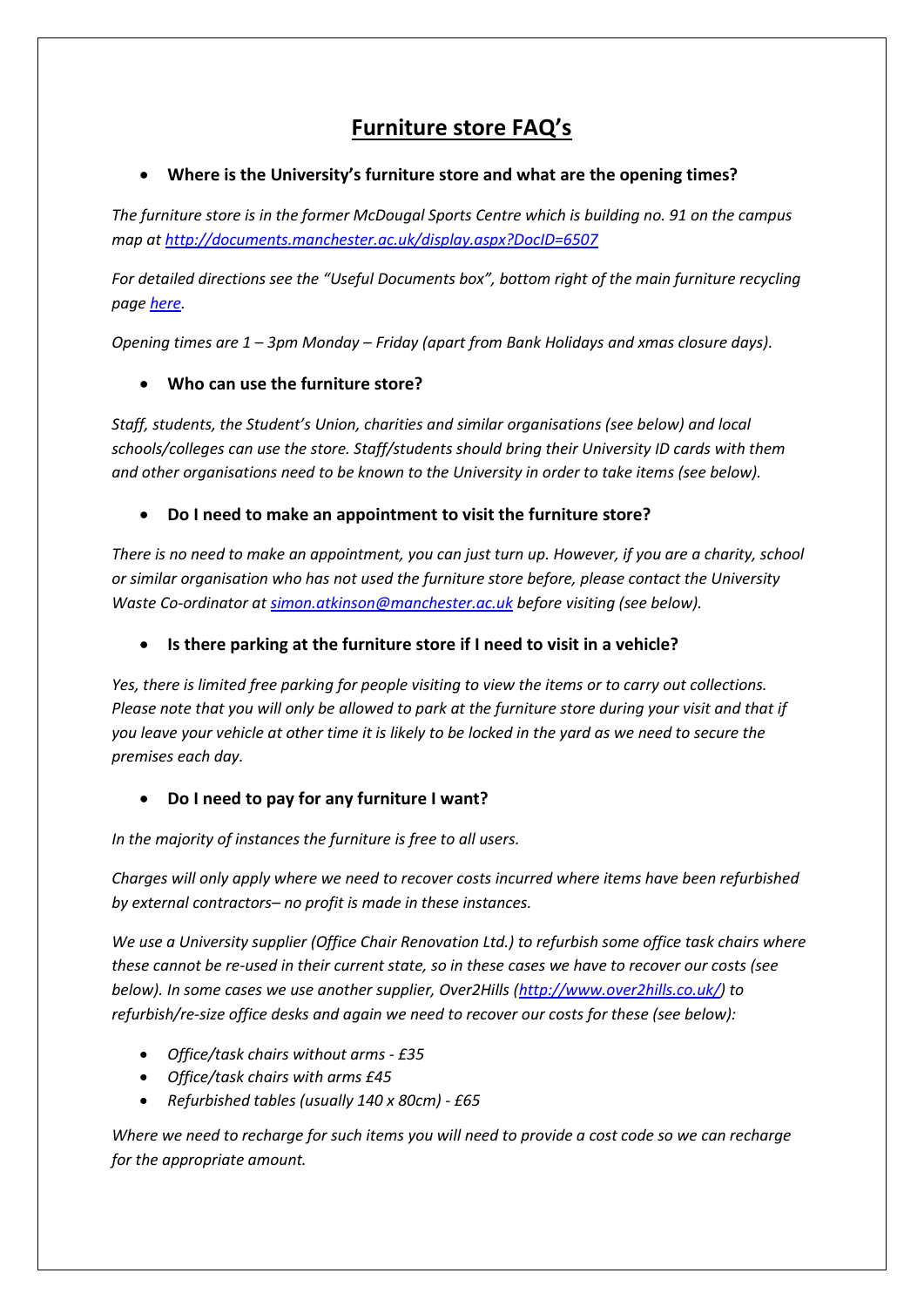### **Can I reserve furniture?**

*Yes, although we can only keep furniture for a limited time as we have limited space and we are often let down by people who do not contact us to tell us they no longer want their items. Unless otherwise agreed we will keep reserved items for 2 weeks before making them available to other people.*

 **I have an office move/refurbishment planned so want to reserve some furniture for when that takes place but timescales may change – is this OK?**

*In most instances we can accommodate such requests but need to be made aware of the circumstances and possible timescales involved before we can hold items.*

**Can items be delivered to me and is there a cost?**

*In the vast majority of case we will deliver items across the main campus free of charge.*

*Where large numbers of items require delivery we may not have the capacity to do this using our own vehicle/staff, in which case you will be advised of this and will need to make the necessary arrangements with one of the University's removal contractors – they will provide a quote for the work and you will need to raise a purchase order for them to collect the items from the furniture store, deliver and install it as require.*

*In certain locations where access for delivery is difficult (e.g. certain areas in John Owens), or where items are large or heavy, or where there is no lift access, we may not be able to deliver items ourselves and again you will need to make arrangements with a removal contractor. You will be advised where this is/may be the case. However in the majority of instances we are able to deliver items ourselves.*

#### **When do deliveries take place?**

*We use a post room vehicle to carry out deliveries when this is not in use elsewhere, so all deliveries we do ourselves take place between 12 & 1p, Monday – Friday. There is no charge for this. If you need to arrange delivery using a removal contractor you can make specific arrangements to suit.*

#### **How do deliveries take place on campus?**

*Items are dropped off at the relevant building between 12 & 1pm, Monday to Friday – you will be advised of the likely delivery date when you reserve the item.*

*In some buildings, the item will be delivered directly to the required location by furniture store staff. In busy periods, or in large buildings such as the Stopford & Sackville Street Buildings etc.), items will be delivered to the loading bay/goods in area or similar, and subsequently taken to the specific delivery location by House Services staff – you will be advised accordingly when you reserve the item/s.*

 **Can you remove items of unwanted furniture when you drop off the items I have reserved?**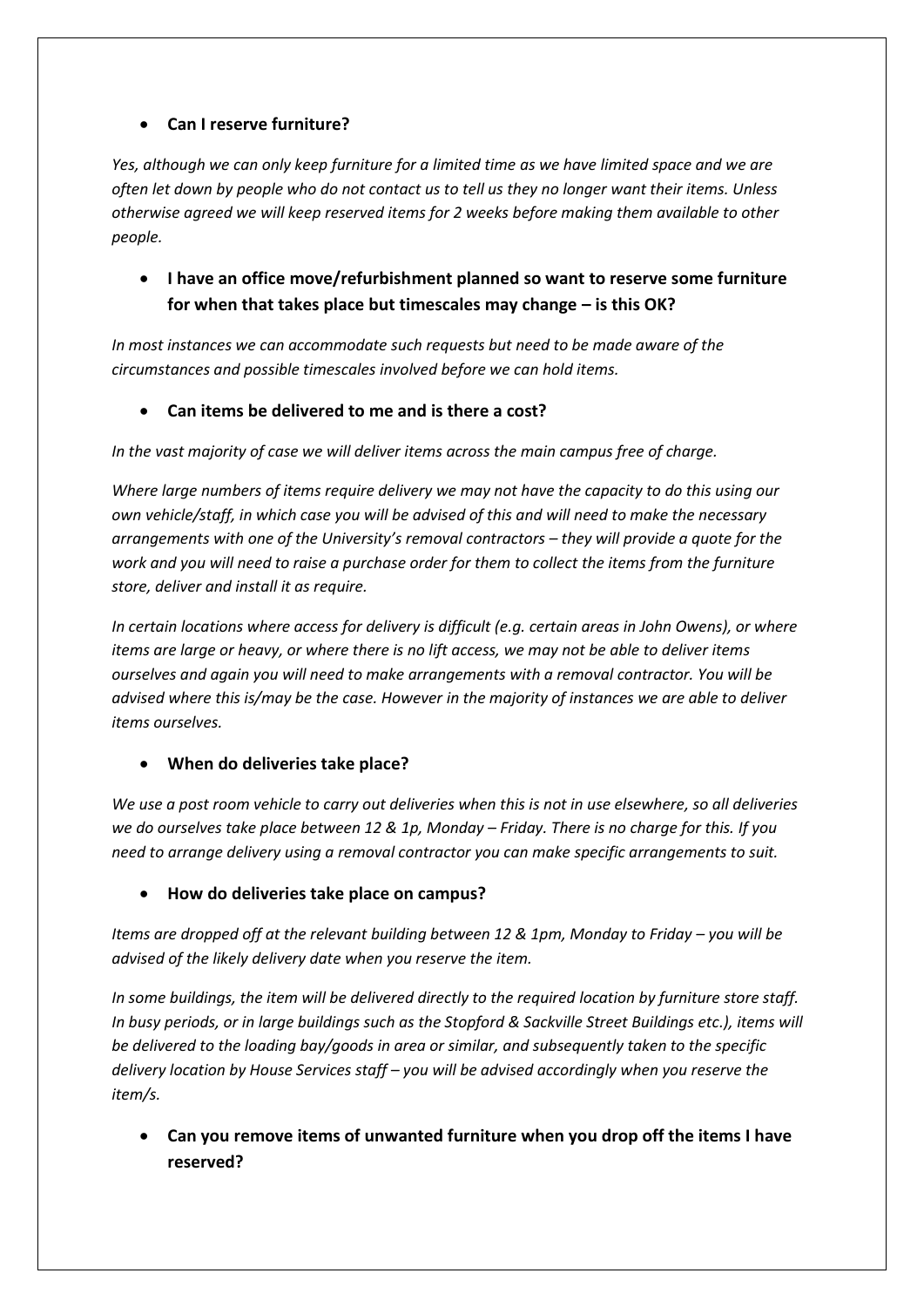*Sorry, we don't have the resource to do this as we only have a delivery vehicle for an hour each day and there is already an existing process for the removal of unwanted furniture (see below for details).*

## **Can you move an item of furniture for me from one building to another?**

*Sorry, we don't have the resource to do this and there are already existing arrangements in place through the Procurement Office for people to use approved contractors for removals – see [here.](http://www.procurement.manchester.ac.uk/buying/contract-database/)*

## **Can you deliver to locations off campus?**

*This depends on the individual circumstances and whether we have the resource available at the time.*

*We prioritise deliveries on the main campus but can, with prior agreement, deliver to Halls of Residence or other local areas if we have the time.*

*We are unable to deliver items to private addresses but in some cases we can deliver to local schools/charities/organisation if time permits. You will be advised when you reserve items whether delivery is possible or whether you need to make your own collection arrangements for items that need to be delivered off campus.*

## **Can I collect items myself, or via an outside contractor/organisation?**

*Yes.*

#### **Can I have items for my home/personal use?**

*Yes, as long as these are for "home working" or University related use. However, we cannot deliver items to home addresses so in these instances you will need to arrange collection/delivery of the items yourself.*

#### **I am a student, can I obtain furniture from the store?**

*Yes. You can visit the store and see what is available and you should have your student ID card with you to prove you are a UoM student.*

*If you are in Halls of Residence, in most instances we can arrange delivery of the item to the relevant Hall. If you are in private accommodation you will need to arrange the collection/delivery yourself, although we can provide you details of a local contractor who can do this for a reasonable cost.*

# **We are a charity/similar organisation/school. Can we use the furniture store?**

*Yes. However, this is subject to availability and please be aware that we must prioritise the re-use of furniture for the University before giving it to other organisations. However, in the majority of cases we are happy to give items to charities etc.*

*If you have not used the furniture store before we will need to ensure you are a legitimate organisation. In these instances you should contact the University Waste Co-ordinator at [simon.atkinson@manchester.ac.uk](mailto:simon.atkinson@manchester.ac.uk) with details of your organisation and charity number (where applicable).*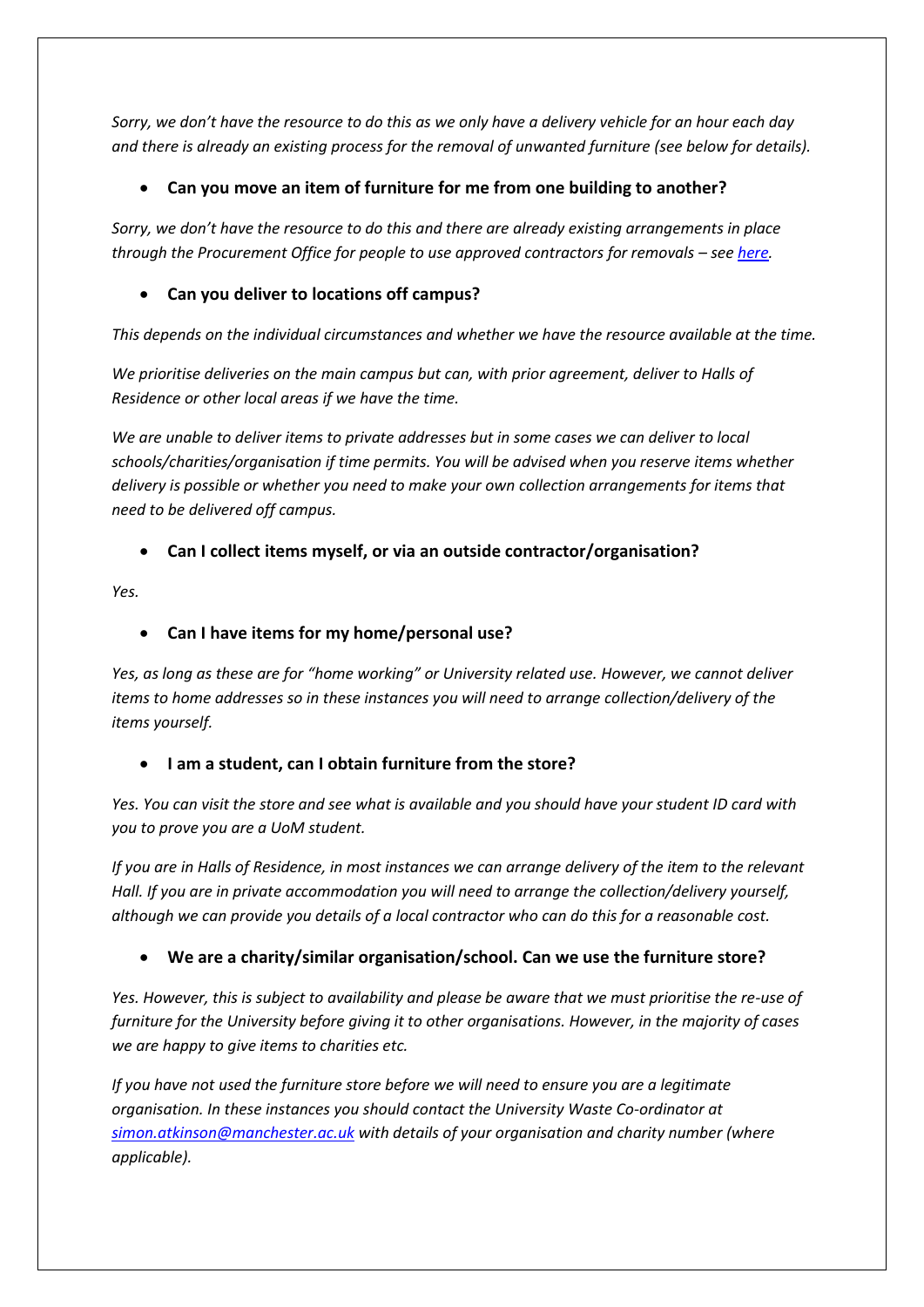*Once you have done this and we are satisfied with the details you will be allowed to have furniture from us.*

*We are unable to let charities etc have any items for which there is a charge (refurbished chairs and desks) as we are unable to take any payments in the furniture store.*

*All external organisations are required to fill out a "transfer of ownership" form before they are allowed to take any furniture of us. This is not required if you are a member of staff.*

## **I am a member of staff - can I send furniture back to the store to be refurbished?**

*In most instances you can arrange this direct with the external contractors we use already, particularly for office chairs. In such cases, please contact University Waste Co-ordinator at [simon.atkinson@manchester.ac.uk](mailto:simon.atkinson@manchester.ac.uk) for further advice.*

#### **I am a member of staff - how do I dispose of unwanted furniture?**

*In the first instance contact House Services in your building who will arrange removal of redundant furniture and arrange for it to be returned to the furniture store for possible re-use via the Campus Cleansing unit – se[e here](http://www.estates.manchester.ac.uk/services/operationalservices/envsvcs/waste/videos/furniturerecycling/) for a video of the process.*

*In some instance House Services will be unable to remove redundant furniture (due to difficult locations/access or where furniture is heavy/large), in which case you will need to arrange removal via University removal contractors – there will be a cost in such instances which you will need to be quoted for by the relevant contractor and issue a purchase order to them before the work can take place.*

#### **What happens to furniture that is returned to the furniture store?**

*It is assessed by staff and items that can be re-used are kept in the store for potential re-use.*

*Items that are not suitable are removed as required from the store on a regular basis by a private company called UpMcr.com [\(http://www.upmcr.com/\)](http://www.upmcr.com/) who re-purpose it. This company has provided this service to the University for a number of years.*

#### **How much furniture is re-used through the furniture store?**

*In the academic year 2017/18 we re-used 37 tonnes of furniture across the university and a further 66.434 tonnes via charities and other external organisations. The total re-use was therefore 103.5 tonnes.*

#### **How much money does this save the University?**

*In disposal costs alone, not having to dispose of 103 tonnes of furniture saved over £15K in disposal costs over the academic year 17/18.* 

*In addition we estimate that re-using these amounts of furniture saved the University approximately £148.5K and external organisations £261.6K when compared to the cost of buying that furniture new. That is a total potential saving of £410.1K for the year 2017/18.*